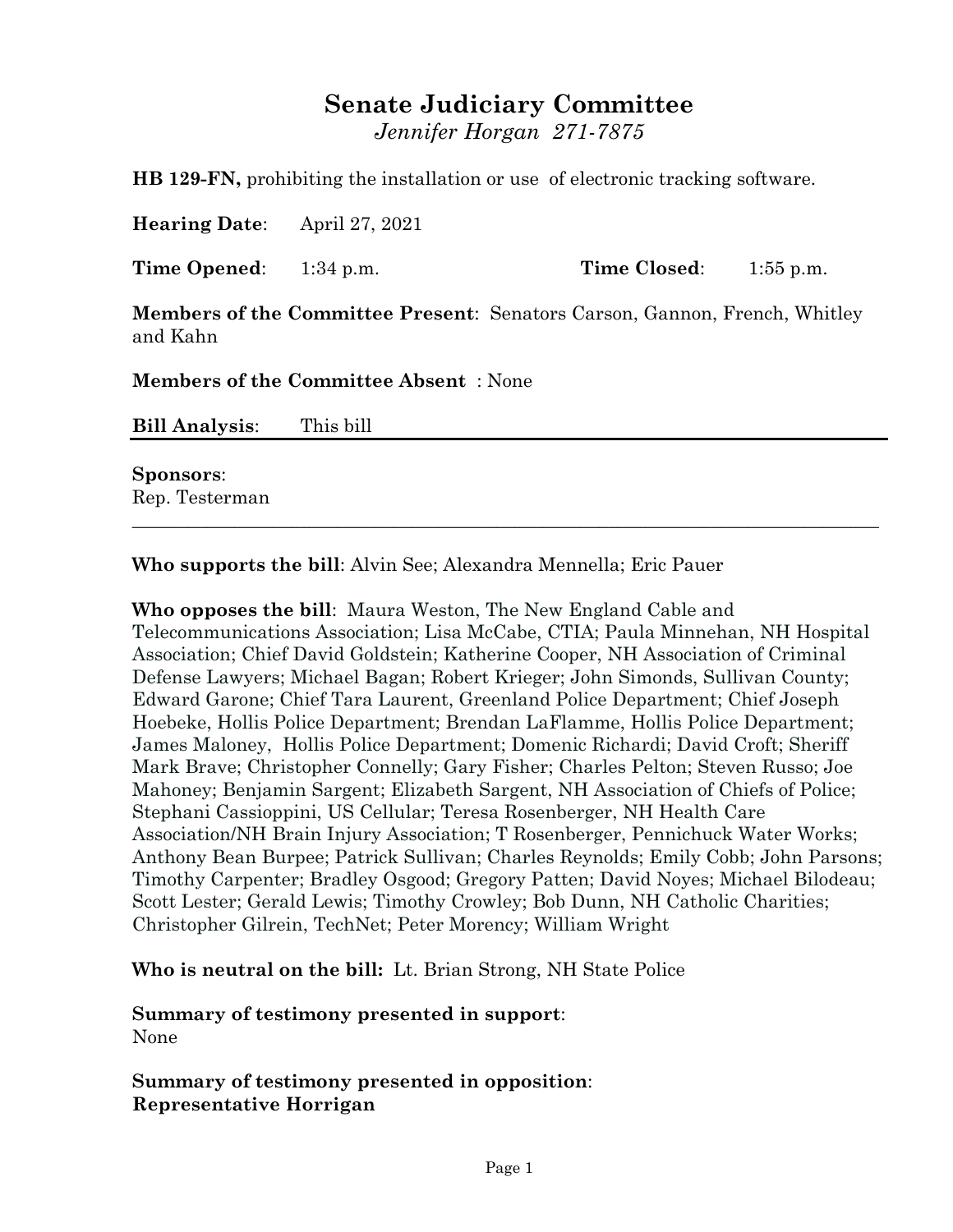- Online privacy, especially location data, is something people are concerned about, but it is a fundamental aspect of the Internet.
- Companies use, buy, and sell personal data to provide services to consumers.
- Any type of crowd sourcing apps, like Google Maps, Waze or dating apps would be impacted by this.
- Many of these apps are essential and they are provided for free.
- There are false claims going around regarding Covid-19 tracking software being involuntarily installed.
- There are a lot of privacy protections built into these apps and people should take personal responsibility for their devices.
- Senator Kahn asked if the House committee received information from transportation or communications companies that use tracking.
	- o Got a lot of information on similar bills. Is not on the Criminal Justice Committee where this bill was.

### **Paula Minnehan** (NH Hospital Association)

- Hospitals obtain consent prior to placing an electronic device on a person.
- The proposed language would cause issues in these cases.
- A weighted detecting device can be used on a hospital bed to alert personnel if a patient falls out of bed.
- A central monitoring station, as referenced in the bill, could be a nurse's station to monitor those devices attached to beds.
- This bill would prohibit a monitoring station such as that.
- Requests language to explicitly exempt healthcare facilities and providers from this bill.

# **Lisa McCabe** (CTIA)

- This bill would add to further fragmentation of consumer privacy laws and raise concerns as it is technology and sector specific.
- Consumer privacy protections should apply consistently across all sectors and protections should be consistent for any type of information.
- This bill only applies to location information.
- This is something consumers are unlikely to expect or understand.
- The bill could unintentionally affect reasonable uses, such as a company that uses a device to track a package for legitimate purposes, like fresh fish in order to ensure it is safe to eat upon delivery.
- This could also impede an employer's legitimate need to track fleet vehicles.
- Privacy issues are better approached with a holistic effort across the board in order to lessen any unintended consequences and provide consistent consumer protections.

**Maura Weston** (New England Cable and Television Association)

 As written, this bill would criminalize common applications and software use in virtually all modern devices, while impeding companies' abilities to provide services that are critical to executing legitimate functions that a core to business operations.